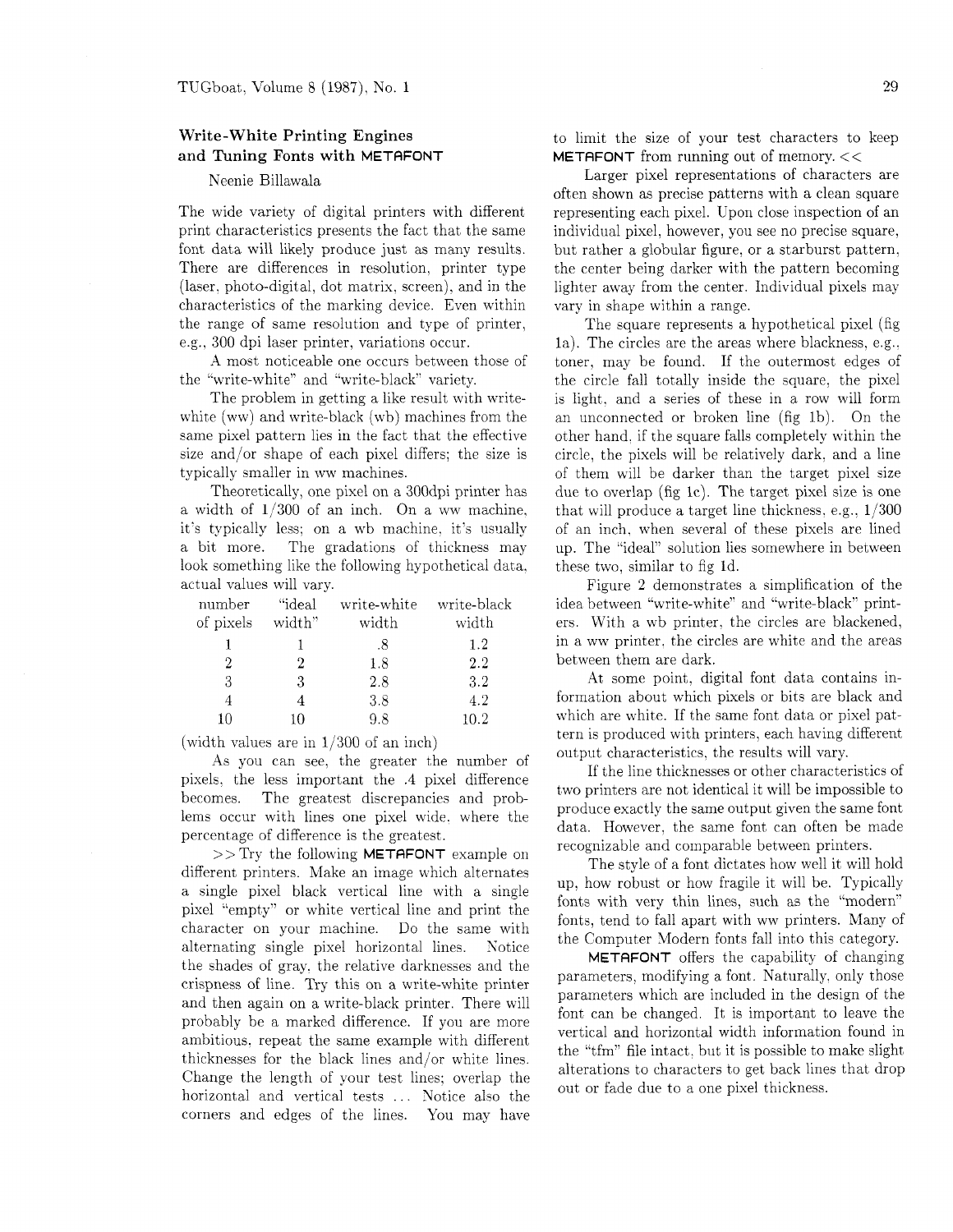

Figure 1. Area occupied by adjoining pixels

Editor's note: The small gaps in the "solid" bar of fig la appear to be an artifact of roundoff error; roundoff problems can sometimes be noticed in text output from laser printers, particularly when strings of monospaced type are interspersed with roman text, since the likelihood is small that the width of a monospaced letter is an integral number of pixels at all design sizes and magnifications.



Figure 2. Alternating lines of written and unwritten pixels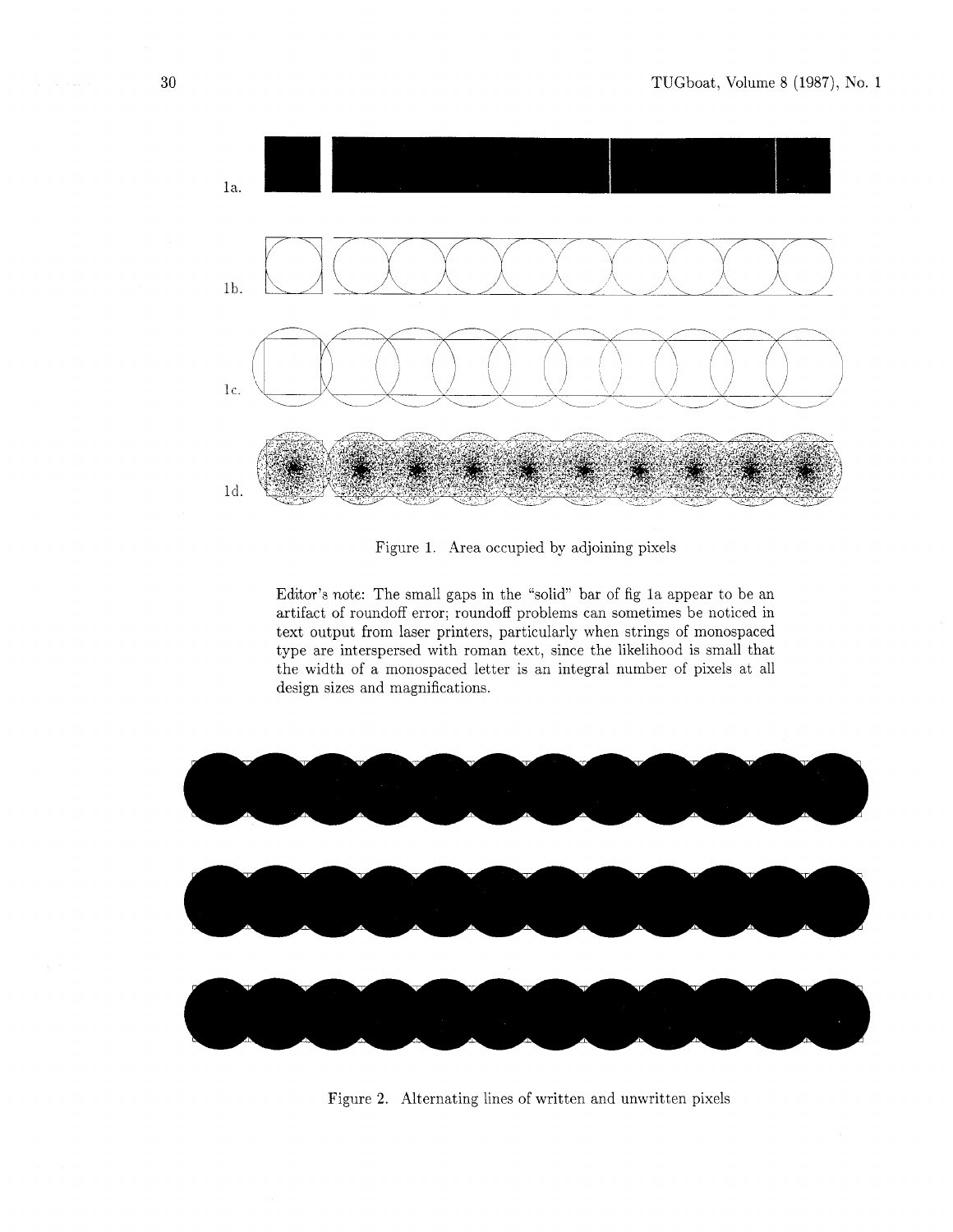At this point. one should consider a few things about the font you are trying to modify. Remember the printer characteristics. and the fact that two very different printers will give dissimilar results. Within this restriction, one generally looks for a representation that is recognizable and close to the "original" or "source" form. You should also consider

- For what purpose is the font being used? If it is for lower resolution previewing proofs for a higher resolution device. then it is essential to maintain "tfm" dimensions.
- How closely does it match its source?
- Is it important that it remain as true as possible to its source? Or is the darkness/lightness of the font more important?
- If darkness only is a consideration, think about changing to a darker font.
- How much effort do you want to put into the modification?

**A** while back, someone came by with the problem that the Computer Modern Roman fonts were falling apart on his 300 dpi write-white printer. Thin parts of the characters were so thin as to make unwanted breaks in the letters. Parts of characters where arches joined stems, as in the lowercase "n" and "u", disappeared. The overall page was quite light and a photocopy of it gave a result that was very difficult to read. As the pages of output were often to be photocopied, this was an important consideration.

We tried the following in order to improve the fonts:

- (I) Some higher settings of "blacker" and changes to "fillin".
- (2) Selectively adding " $blacker$ " to some values.
	- **1)** CMBASE.MF without the modifications
	- 2) CMBASE.MF with the two modifications
	- 1)  $min_Vround:=max(fine.breadth,crisp.breadth,ting.breadth);$
	- 2) min\_Vround:=max(fine.breadth,crisp.breadth,tiny.breadth,2);%"WRITE WHITE"

>> The addition of the value 2

- 1) enddef ;
- 2) forsuffixes  $f=thin.join,hair, curve, flare, dot_size, cap_hair, cap_curve,$
- 2) vair,bar,slab,cap\_bar,cap\_band,stem',cap\_stem',vair',fudged.hair,
- 2) fudged.stem,fudged.cap\_stem:  $\frac{1}{2}$ :=max(\$,2); endfor % "WRITE WHITE" ONLY!
- 2) enddef ;

>> The addition of these three lines before the "enddef"

Figure 3. Additions to font-setup in cmbase .mf

(3) Setting a minimum line thickness. 2 pixels in this case.

The Computer Modern fonts use an amount called "blacker". which adds to or subtracts from certain line and pen thicknesses. Increasing the amount of "blacker" has the effect of adding an absolute pixel amount to certain values, e.g.,  $blacker := .75$  would always add .75 pixels to the stem. no matter the resolution. If a line has a value of 4.1 pixels before rounding, adding .75 would make that value 4.85 and round to 5 pixels. But if "blacker" were .25, then this line value would be 4.35 and round to 4; in this case "blacker" has no apparent effect on this value. Setting the value of blacker to 0 means that no adjustment is made. The value of "blacker" is given in the " $mode$ " setting.

" $Fillin$ " is used to compensate for extra heaviness that seems to appear in diagonal lines. A positive value means that the diagonal line will be thinner, a negative value would add thickness to that line

Both (1) and (2) often created unwanted character distortions since the "tfm" widths wanted to be the same. When each line in a character was increased by one, the shapes were often distorted: counter (inside) shapes seemed to suffer the most A first attempt with (3) showed promise. and though the result was not as dark as with the wb machine. the feeling of Computer Modern was retained.

In the first attempt. we did not manage to change all of the appropriate thicknesses to 2 pixels. Don Knuth then made the correction shown in figure 3. which keeps minimum thicknesses to 2 pixels. Looking at the pixel patterns, this fix appears to help quite a bit.